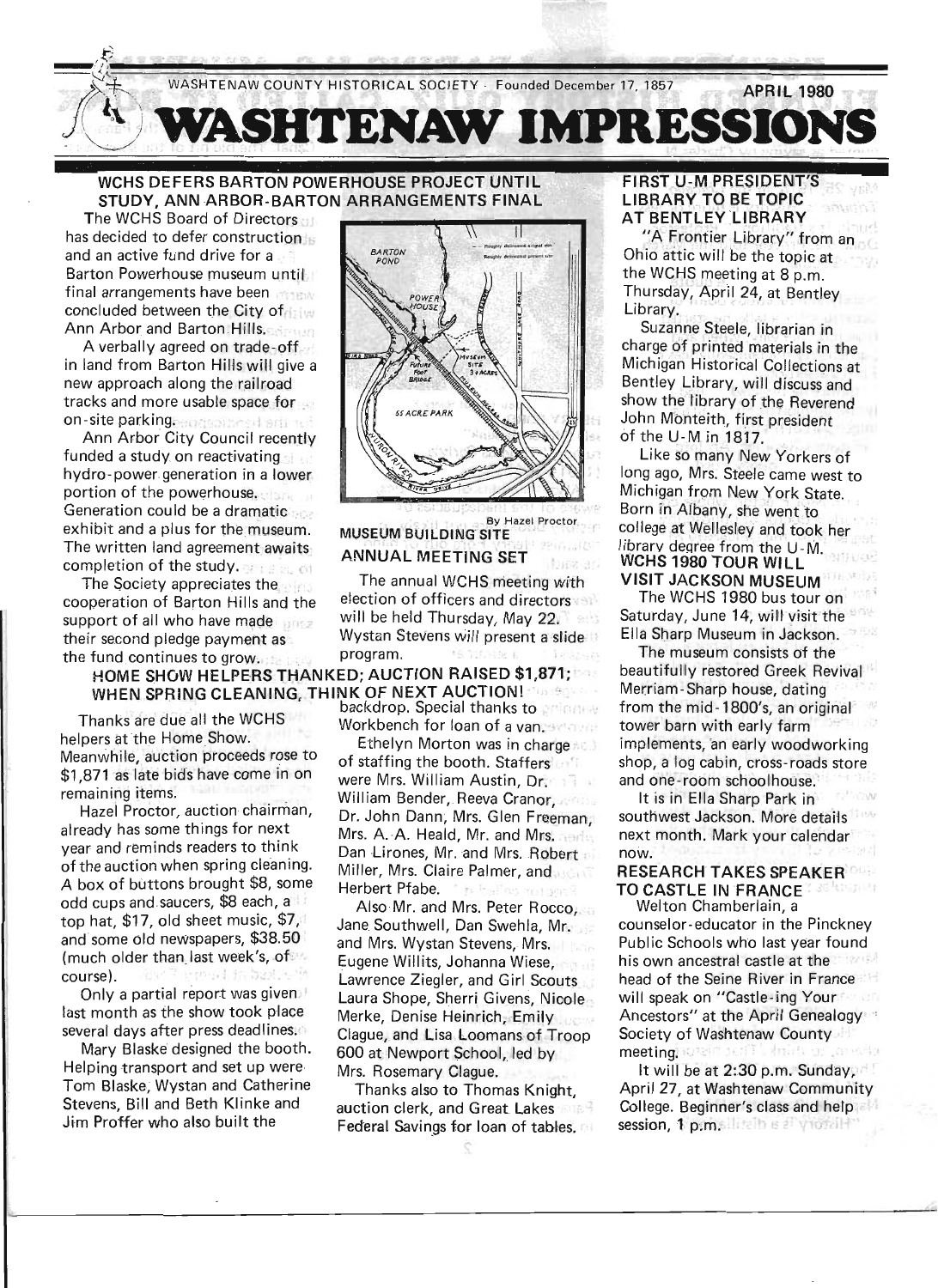# FOUNDER OF A LEADING U.S. MUSEUM FLUNKED HISTORY **QUJZ, CALLED IT BUNK**

"Actually what Henry Ford is quoted as saying by Charles N. Wheeler in an interview published May 25, 1916, in the *Chicago Tribune* is 'History is more or less bunk. It's tradition'," Professor Donald J. Proctor told the March WCHS audience.

Intending to use the quote merely as a facetious point of departure for a talk, he started to research "the why, when and particularly the consequences of Ford's assertion."

Before he finished he had a better opinion of Ford and a second major part of his talk which he called "History's Revenge: An Interval in the Life of Henry Ford, 1915-1919."

Professor Proctor, whose credits include a doctor of philosophy degree from the University of Southern California in history and education and a distinguished faculty award from U-M Dearborn where he teaches American history, agrees with Ford.

"A lot of history is bunk. To a large extent it depends on who writes it. Furthermore Henry Ford was in good company when he derided the discipline of history.

"Mr. Ford, despite being a man who had few intellectual peers in the engineering and automotive world, was woefully unfamiliar with the world of letters. Hence he was probably unaware that the history of history is festooned with quotes from the lips of learned notables that in essence support his assertion."

Sample quotes:

"On the breast of that huge Mississippi of falsehood called History, a foam bell more or less of no consequence ... ," Heinrich Heine (1797 -1856).

"How oft we sigh/When histories charm, to think/That histories lie!" Thomas Moore (1780-1852).

"History is a lie agreed upon," Napoleon Bonaparte (1769-1821). "History is a distillation of



Courtesy of Henry Ford Museum **HENRY FORD** 

said "History is bunk" rumor," Thomas Carlyle (1791 - 1881 ).

Also, members of minorities, aware of the inadequacies of history books, are not likely to "dismiss Henry Ford out of hand," he said.

Frances Fitzgerald in *America Revised: History Schoolbooks in the Twentieth Century* says much the same thing as Ford, he said. (He passed out a summary of her book and outline of his talk. Miss Fitzgerald also wrote the prizewinning history of American involvement in Vietnam, *Fire in the Lake.)* 

Professor Proctor then turned to Ford's life from 1915,"a 'convenient time to evaluate Ford at his vigorous best, to mid-May 1919 when he took the stand to testify in his libel suit against the *Chicago Tribune. "* 

Proctor called it "a period of paradox, a period when Ford's stubbornly held devotion to peace and his attachment to agrarian ideals in politics and society-noble ideals, but sustained not by a knowledge of history but by a gut feeling  $$ would prompt him to become involved in world politics, but would also contribute to his later period of reclusiveness."

In early February, 1915, the Panama Pacific Exposition opened in San Francisco, commemorating

the recent opening of the Panama Canal. The big hit of the show was Henry Ford's assembly line. "They moved a whole assembly line from the Highland Park plant right out to the Pacific and were producing about 17 cars a day there."

Ford, age 51, was "really at the top of his game. He had a very warm and paternal relationship with his employees-then numbering 18,000. It was the halcyon period in the company's labor relations.

"The company provided special services for workers, employment for the handicapped, profit-sharing plans. He was very much opposed to labor unions but in terms of enlightened management, Ford had it, including even a department of sociology.

"In 1915 there was little evidence of what those who knew him refer to as a mean streak. in-1915 he enjoyed a worldwide reputation. From Dearborn to Russia admirers sang his praises."

An Irish writer said, "When you study the Ford company you have before you a great state, perfect in every particular, the nearest that anything on the face of this earth has got to Utopia."

And Edgar Guest, with the \$5 day in mind which Ford established the previous year, wrote, in part:

"Tis a happier world for his living here ..."

"The sinking of the Lusitania May 7, 1915 with loss of American lives had a profound effect in the United States. And James Couzens the financial genius behind the Ford empire, a native of Canada, was very pro- England. He was shocked at Henry Ford's response to the sinking.

"Henry Ford said those people on board knew they were going into the war zone. The Germans had advertised that fact in seven New York daily newspapers.

"Henry Ford was an outspoken pacifist at a time when the majority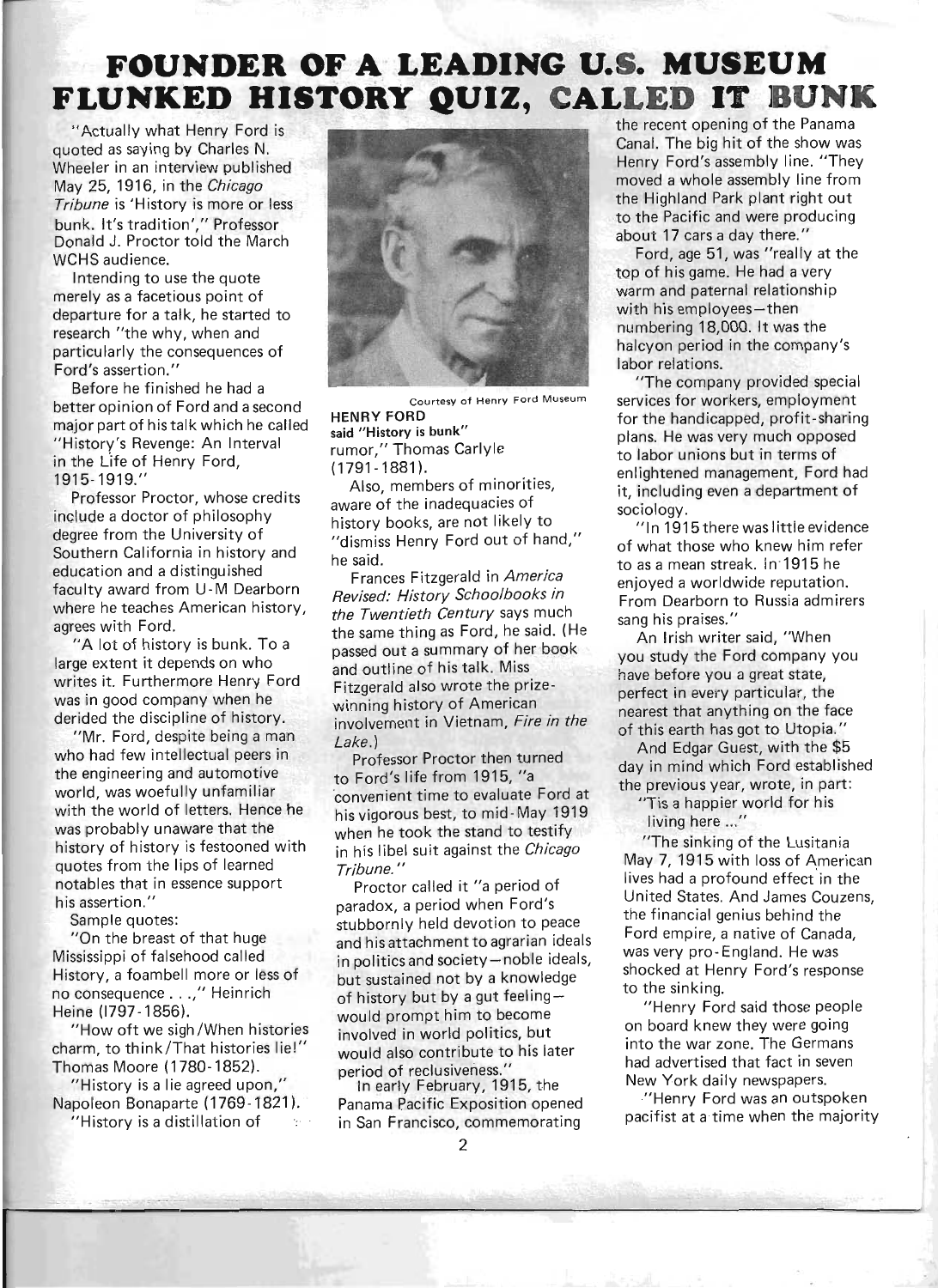of the nation was going absolutely livid with indignation. Ford said he would rather burn down his plants than make war materiel. This precipitated the break between him and Couzens.

What led to his pacifism? Ford's family, if not pacifist, had shown a lack of enthusiasm for the military. Ford was greatly influenced by the McGuffey Readers. They were strongly pacifist-the fourth reader in particular projected soldiers as murderers. Also the early 1900's were a period devoted to peace.

Then the Peace Ship incident had an impact on Ford. After the Lusitania sinking, Rosika Schwimmer, a European peace and women's rights activist came to Ford with an American who had worked with President Wilson's staff,' and said peace would be forthcoming if they could just get over there and organize continuous mediation.

"Henry Ford really gets involved. He agreed to hire a boat. He first made inquiries using the name Mr. Henry. The steamship lines refused to deal with him until they heard the last name was 'Ford,' then offered him his pick. He chose a Scandinavian lines ship, Oscar II in November and insisted they be over there by Christmas.

"It was too rushed. A lot of responsible individuals like Jane Addamsand Edison who would have been willing to go disassociated themselves. The press was less than sympathetic. Ford got soaking wet on board, became ill and returned to the U.S. Failure of the mission was a crushing defeat for Ford and contributed much to his disillusionment.

"Next is the Chicago Tribune interview. Ford kept saying peace is the way. The reporter asked, 'What about Napoleon? What if the English hadn't been prepared, if they hadn't been able to defeat the Napoleonic fleet? Napoleon could have just waltzed into England.' That's when Ford said 'history is more or less bunk.'

"As we noted, a lot of people say that. But given the heat of the



Courtesy of U - M Dearborn **HISTORIAN PROCTOR**  agrees, it sometimes is.

time, the Lusitania sinking and the mind of Colonel McCormick-they really latched onto that.

"Next Woodrow Wilson calls up National Guard troops because of our troubles in Mexico. A *Chicago Tribune* stringer in Detroit asks Ford Motor Company if employees who get activated will get their jobs back when they return. The fellow who answered the telephone, Frank Klingensmith, who succeeded Couzens said, "No. When they're gone, they're gone."

"He was wrong. The 18 or so who went got their jobs back. But the *Chicago Tribune,* without checking a second source, ran the story. On June 22 the *Tribune* ran an editorial referring to 'flivver patriotism' and condemning Henry Ford as an 'ignorant idealist' and 'anarchist.' Ford sued for libel."

The case did not come to trial until May 12, 1919. Meanwhile, Woodrow Wilson came to Detroit July 12, 1916, running for president on the slogan, "He kept us out of war" and received a fantastic reception at the Ford Highland Park plant.

Ford worked for re-election of Wilson even though earlier shocked pacifists put Ford on presidential primary ballots after Wilson said "we've got to get prepared."

Ford would not give any money to the campaign committee but said he would pay for advertising where he thought it would do the

most good. He spent about \$55,000-\$58,000 in California which was so pivotal that the Republican candidate, Charles Evans Hughes, went to bed thinking he had won.

When a reporter called Hughes next morning after the California vote came in, Hughes' son said the President was sleeping. The reporter said, "When he wakes up, tell him he's not the president."

Wilson endorsed Ford for Senate in 1918 and the party nominated him "even though he is not one of us." Ford nearly won even though he did not campaign and his opponent, Truman H. Newberry, former Secretary of the Navy, spent \$176,518. It was a tough, dirty campaign.

Newberry was sentenced to a couple of years in jail for excessive campaign expenditures but went free and served in the Senate after the Supreme Court ruled Congress did not have the right to regulate elections-it was a state function

"The Ford lawsuit was moved to Mt. Clemens-way up in the sticks at the time. Ford would spend eight agonizing days on the stand. This guy who said 'history is bunk' at the time he was on the stand was building Ford Museum, the Ford archives, the Ford Institute of Technology. The irony of this-the man was investing so much in the perpetuation of history.

"It was a disaster. He didn't know anything about American history and they banged away at that.

"Who's·Benedict Arnold?" Ford: "1 don't know, I think he's a writer." (He had a guy named Arnold who wrote technical things for him.)

"They said, what about the War of 1812? He didn't know there was a War of 1812. His lawyers tried unsuccessfully to give him a crash course in American history.

"It's funny, but it's tragic. The press really got down on him"

*The Nation* sadly reported that "the veils of glamour which had gathered about the miracle